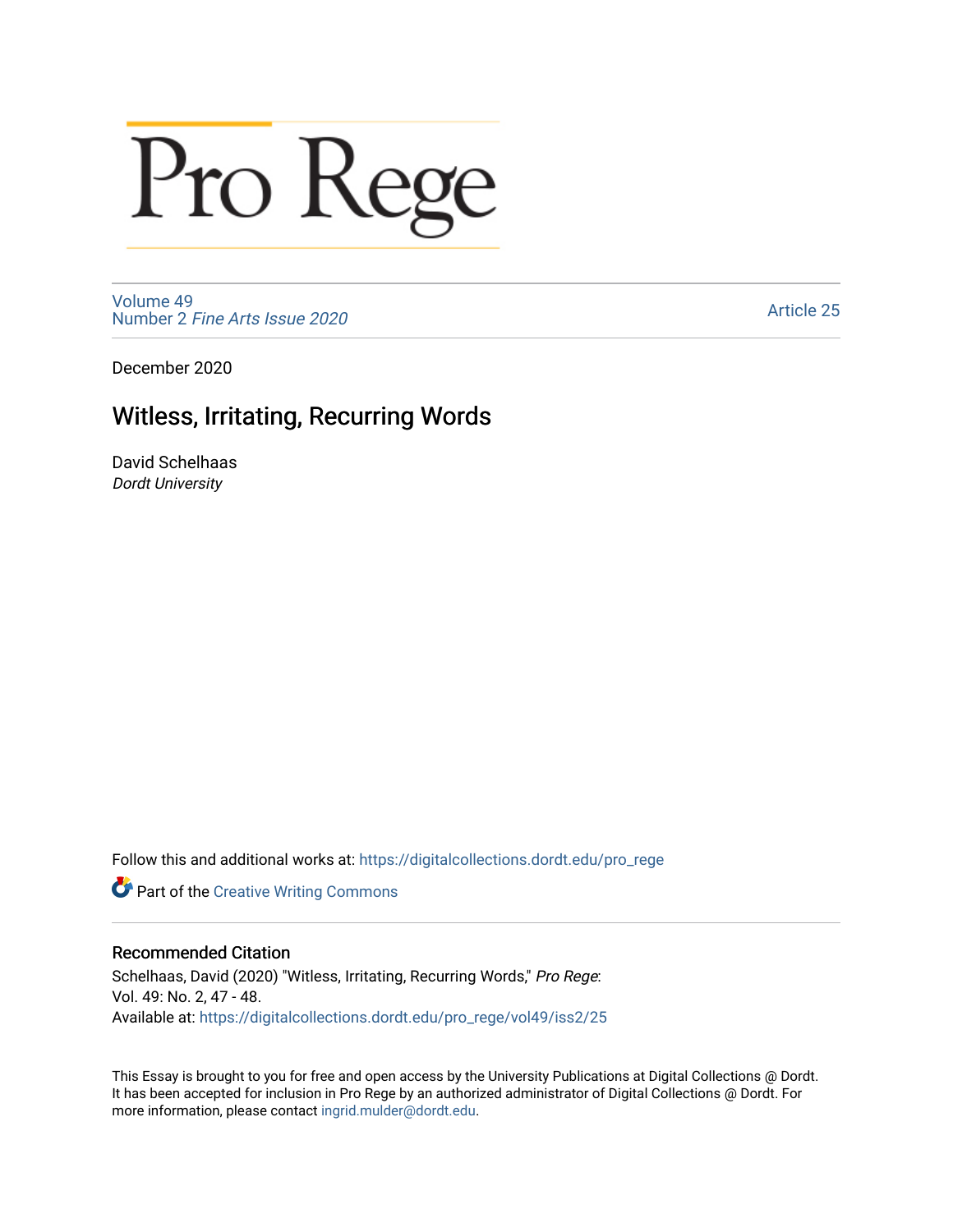## **Witless, Irritating, Recurring Words**

#### *Dave Schelhaas*

A characteristic of American spoken English from time to time is the emergence of a fad in which one particular word is repeated at the beginning of a sentence or phrase. For a number of years in the 1980s the word was "Hey." At the beginning of a sentence—especially a sentence that was a response in a conversation—a speaker would say something like, "Hey, I know what you mean" or "Hey, that's a good idea" or "Hey, you gotta stop thinking that way."

Almost any opening remark in a conversation could be answered with a "Hey" sentence: "The preacher had a good sermon this morning."

"Hey, he hit the nail on the head, didn't he?"

"Our dog threw up this morning."

"Hey, that happens."

It became so annoying that a writer for the now defunct *Saturday Review of Literature* wrote a column titled "Hey Fever" that deplored the overuse of "Hey."

So these days we are afflicted with sentences that begin with "So." I think these "so" sentences were begun by academics when they were being interviewed, but now almost everyone, but especially academics, begins her first sentence with *so. So* is used even if no question or cause precedes it. Someone comes up to you and says, "So, I have to fly to Chicago this afternoon." Or he's giving a lecture and the first thing he says is "So I want to talk to you today about social democracies." For most of its life "so" has been a cause/effect word: "We ran out of milk, so I drove to the Fairway to get a gallon." Or it has been a synonym for "thus*.*"

I expect—hope—that in a few years, this excessive, *non sequitur* use of "so" will have run its course, and we will start most of our sentences with other more sensible words. For a while, however, we will continue to use this "so," and I am sure you will catch me using it from time to time

as well.

But there is another recurring language phenomenon that I fear is here to stay, and that is the repeated, excessive use—in all kinds of situations and many different positions in the sentence—of another word. This word or some form of it can be a noun, a verb, an adjective, or adverb. It can be the first word in the sentence or the last, appear at the beginning of a clause or phrase or at the end or at several points in between.

I must quickly explain that it is primarily in movies that I have heard people use this word with such startling frequency. I do not live in a speech community where it is used with great frequency, but it seems that in certain Englishspeaking groups—groups that might be economically deprived, for example, or groups that are very wealthy or possessing great political power—it is frequently used. In the movies, however, nearly every speech community uses this word with depressing frequency.

I assume that the directors of these movies, who seem to be committed to realism in every other aspect of their production, believe they are accurately portraying the speech habits of real people when the characters in their movies talk this way. But I can't quite believe it, can't imagine it.

Narrowly defined, this word simply describes a behavior that involves a physical release which brings great pleasure. By now I suppose it is clear to you, dear reader, that the word I am speaking of is the word "belch."

Let me illustrate my point by referring to a movie I saw recently. It is a scene between two men. The older one is terribly angry with the younger one, his brother. So he tears into him. He gives him a bawling out like he's never heard before.

"You belching belch," he says.

"Belch you," the younger one says.